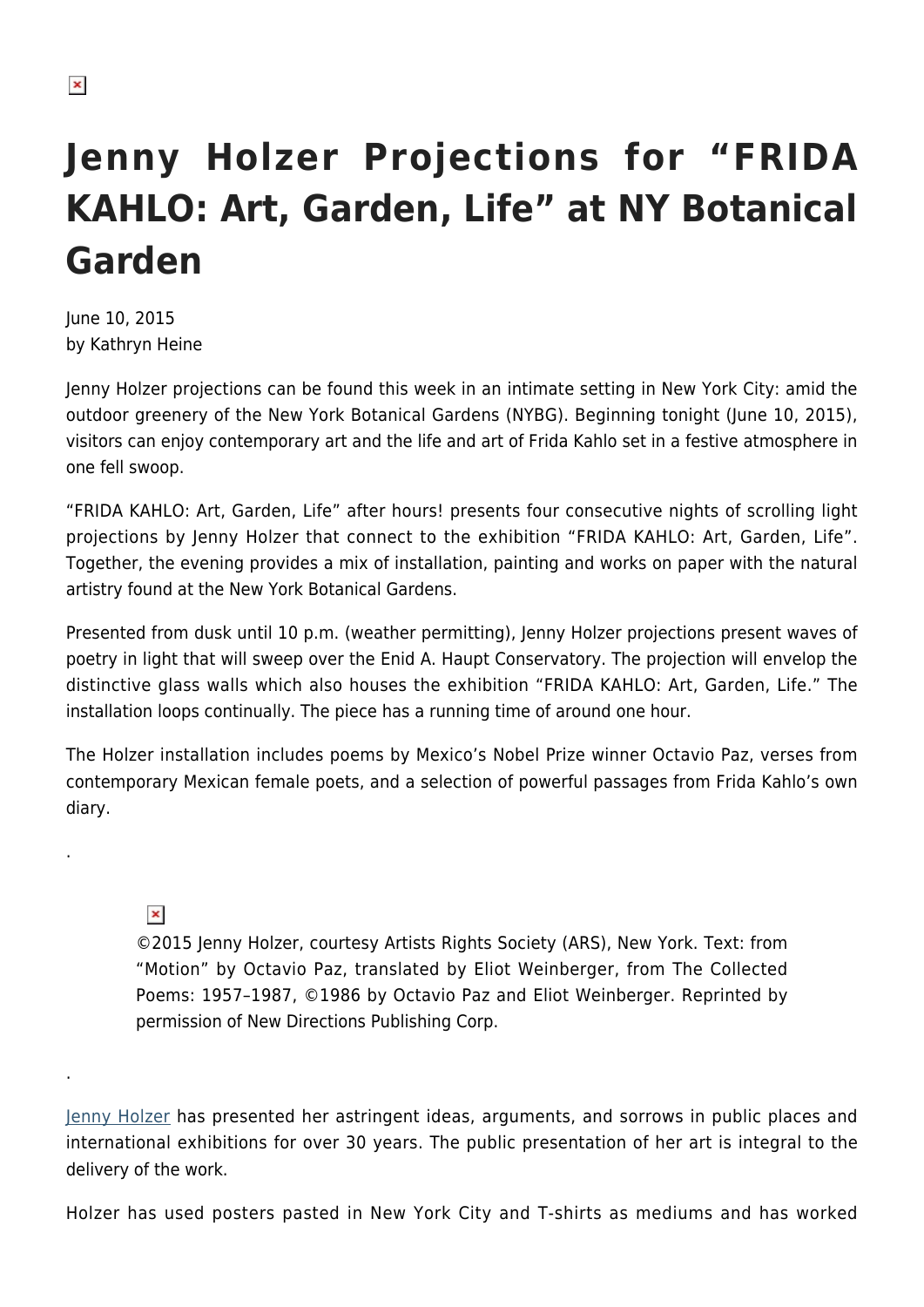extensively with LED projections where words steadily unfold, with realizations striking and reforming for viewers as the artwork is fully experienced. Most recently, Holzer has presented light projections on landscape and architecture. Her projections have been presented on significant architectural spaces all over world and set in nearly 40 cities in over 15 countries.

## **FRIDA AL FRESCO**

The Jenny Holzer projections are timed to coincide with NYBG's "Frida al Fresco" evenings. The series allows visitors to visit the New York Botanical Gardens at night and experience the "FRIDA KAHLO" exhibit in a different light.

When not screening Holzer projections, "Frida al Fresco" can feature live music or performance art. The evening includes a complimentary Modelo Especial draft cerveza or a Jose Cuervo Tradicional margarita to help set the mood. The series runs through October 31, 2015 on select dates. Check the [website f](http://www.nybg.org/frida/evenings.html)or details.

## **"FRIDA KAHLO: Art, Garden Life"**

"FRIDA KAHLO: Art, Garden, Life" is the first solo presentation of Frida Kahlo's work in New York City in over 10 years. The exhibition is the first to focus exclusively on Kahlo's intense interest in the botanical world.

The exhibition presents 14 artworks that highlight Kahlo's engagement with nature in her native country of Mexico, as seen in her garden, decoration of her home and in the complex use of plant imagery found in her paintings. Paintings and works on paper make up the exhibition.

 $\pmb{\times}$ 

.

.

"Self-Portrait with Thorn Necklace and Hummingbird" by Frida Kahlo, 1940. Harry Ransom Center, The University of Texas at Austin. © 2014 Banco de México Diego Rivera Frida Kahlo Museums Trust, Mexico, D.F. / Artists Rights Society (ARS), New York.

Kahlo's courtyard garden at the Casa Azul, her lifelong home in Mexico City, is conjured through simulation in the Botanical Garden's conservatory.

According to NYBG, Casa Azul was a large enclosed garden of native and exotic plants with vivid blue walls and a folkloric décor. It was expression of Kahlo's creativity and her appreciation for an aesthetic rooted in Mexican folk culture and pre-Hispanic heritage.

For the Kahlo exhibition, NYBG horticulturists and exhibition staff collaborated with the guest curator and designer to convey the sense of a courtyard garden visitors encounter at the Casa Azul today. The lava stone walls and the pyramid are modeled after structures found at the Casa Azul